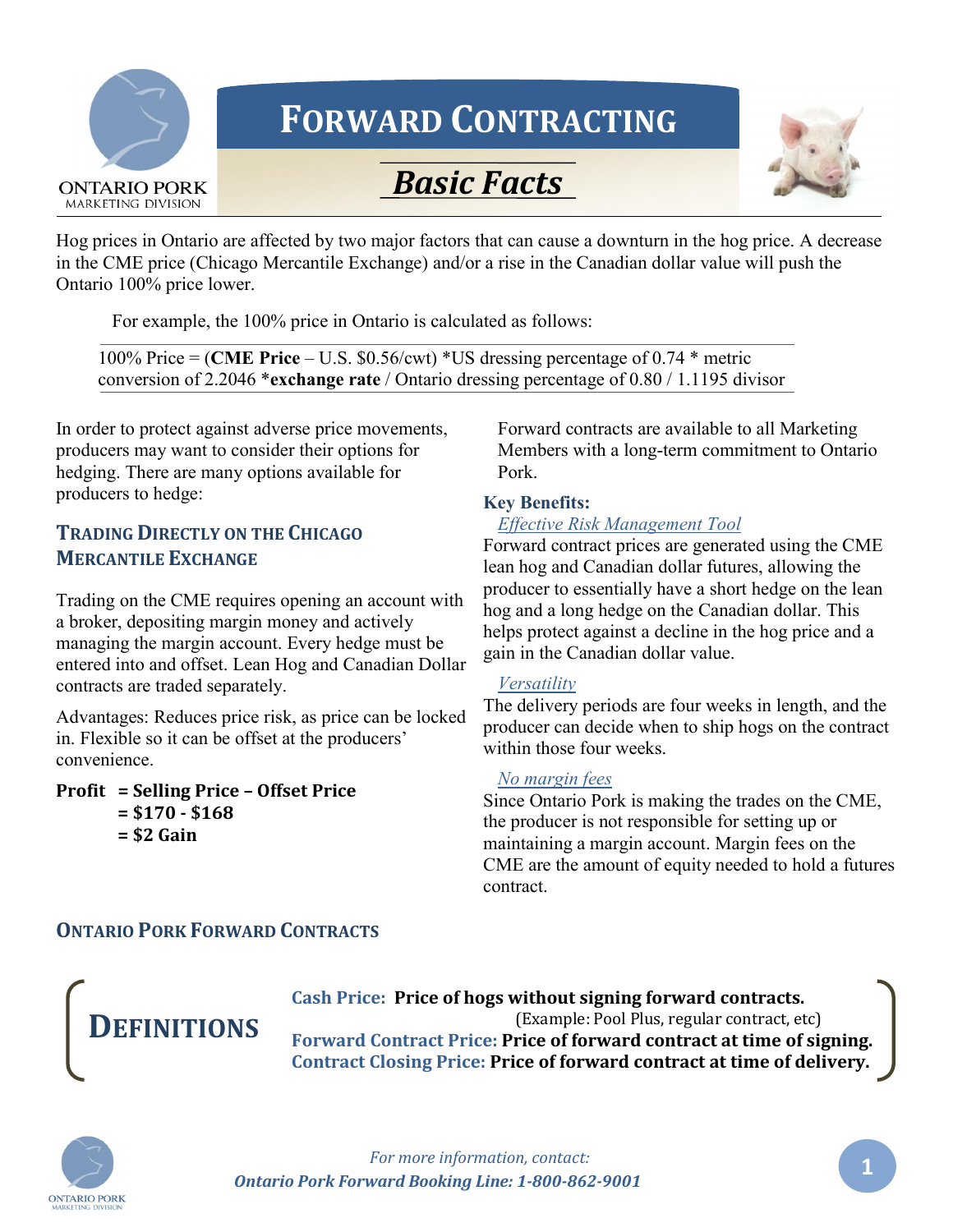# Forward Contracting *Basic Facts*

### BASIS

Basis is the difference between the cash and the futures market prices. Ontario Pork's program has a floating basis, whereby basis is calculated the day the producer ships hogs against the contract and applied to the contracted base price. The packer programs have basis included in their offered price. A producer trading directly on the CME will also be subject to basis risk.

# Basis = Cash – Contract Close

Basis tends to follow a seasonal pattern. Basis is generally lowest during mid-April and highest during early August.

# Assume: Forward Contract Price = \$180 Contract Closing Price = \$177 Cash Price =  $$175$ Ontario Pork Forward Contracting *Two Methods of Calculating Net Price*



# *Factors that Influence Basis*

Since hogs cannot be stored its basis is much different than a grain basis. Hog basis is generally influenced by: the relative strength of a producer's base price and the time between delivery and the expiry of the nearby futures contract.

FACT: *From January 15, 2011 to January 14, 2012 more than 128,000 hogs were shipped through Ontario Pork's Forward Contracts.*

The 10 year average basis values are included on the Forward Contract Price sheet, which is available daily through fax and e-mail for those who request it. The Forward Contract Price sheet can also be accessed on the OINK webpage (www.oink.ca). Average basis values for 3, 5, 10 and 15 year intervals are available on the OINK webpage and on request.

## Method 1

Net Price  $=$  Futures  $+$  Basis  $=$  Futures  $+$  (Cash – Contract Close)  $= $180 + ($175 - $177)$  $= $180 - $2$  $= $178$ Method 2 Net Price = Cash + Futures Gain or Loss = Cash + (Forward Contract Price – Contract Closing Price)  $= $175 + ( $180 - $177)$  $= $175 + $3$  $= $178$ 

# ONTARIO PORK TARGET PRICING

Through Ontario Pork producers can place a target price. If the target price is reached, a forward contract is generated and the producer is obligated to deliver the hogs during the pre-determined delivery period. If the target price is not reached, the agreement expires, with no cost. Since target pricing is an enhancement of the Forward Pricing program, basis will be applied to the producer's settlement price.

# *How the program works:*

A producer can offer a set amount of hogs for a specific price and delivery period by calling 1-800- 862-9001.

## *Benefits to the producer:*

- Producers do not have to follow the futures markets on a daily basis.

- No additional cost to producer.

- Producers can cancel any time until an actual contract is created.

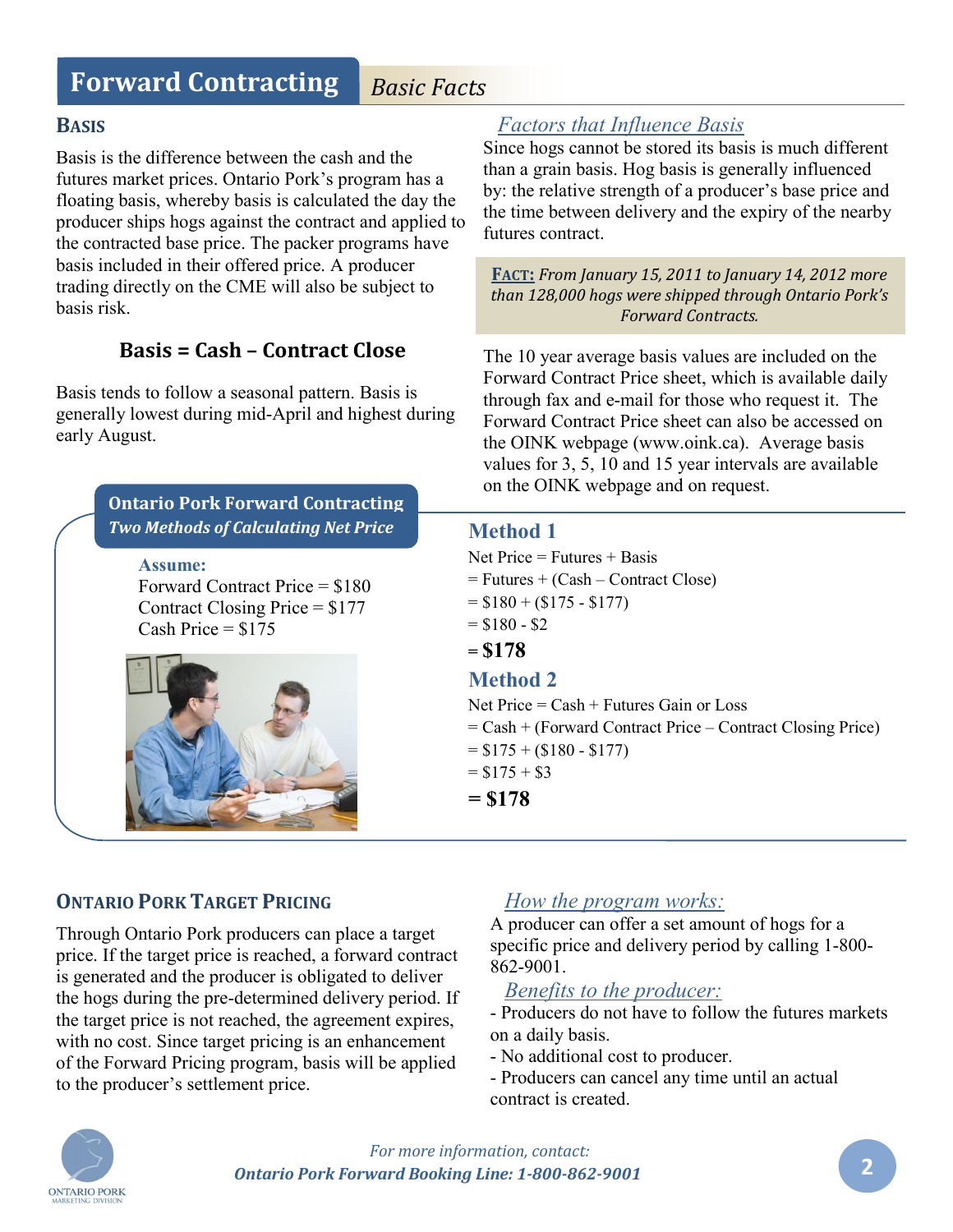# Forward Contracting *Basic Facts*

## DECISION MAKING

The following decision chart may help decide which hedging option is right for you, based on where you think CME lean hog futures prices and the Canadian dollar exchange rate are headed.

| If you think: |                    | Canadian Dollar  |                    |                |
|---------------|--------------------|------------------|--------------------|----------------|
|               |                    | Will Lower       | Will Remain Steady | Will Rise      |
| <b>CME</b>    | Will Lower         | Only Hogs on CME | OPFC               | <b>OPFC</b>    |
| Lean          | Will Remain Steady | Do not Hedge     | Reduced OPFC       | <b>OPFC</b>    |
| Hogs          | Will Rise          | Do not Hedge     | Do not Hedge       | Only \$ on CME |

*\*\*\*OPFC – Ontario Pork Forward Contract*

# FOCUS ON PROFIT!!!

You can make business decisions by focusing on maximizing profit or minimizing loss without referring to the basis. It is possible to earn a profit or a loss on a forward contract. However, since nearby

futures contracts and cash markets generally move in the same direction, you are likely to earn a profit on your forward contract when cash market prices are lower than you expect. You are likely to face a loss when cash prices are higher than expected. Either way, your revenue is stabilized.



# CONTRACT LIMITATIONS

1.Forward Contract booking volumes are limited to a percentage of the producers' historic hog shipment volume. This helps to ensure that producers do not overbook for futures contracts and thereby reduces the instances of default for non-delivery.

| <b>Delivery Time</b> | <b>Volume Eligibility</b> |
|----------------------|---------------------------|
| Delivery within 4    | 75 % of historical        |
| periods              | shipments                 |
| Delivery between 5   | 50% of historical         |
| and 6 periods        | shipments                 |
| Delivery beyond 6    | 25% of historical         |
| periods              | shipments                 |